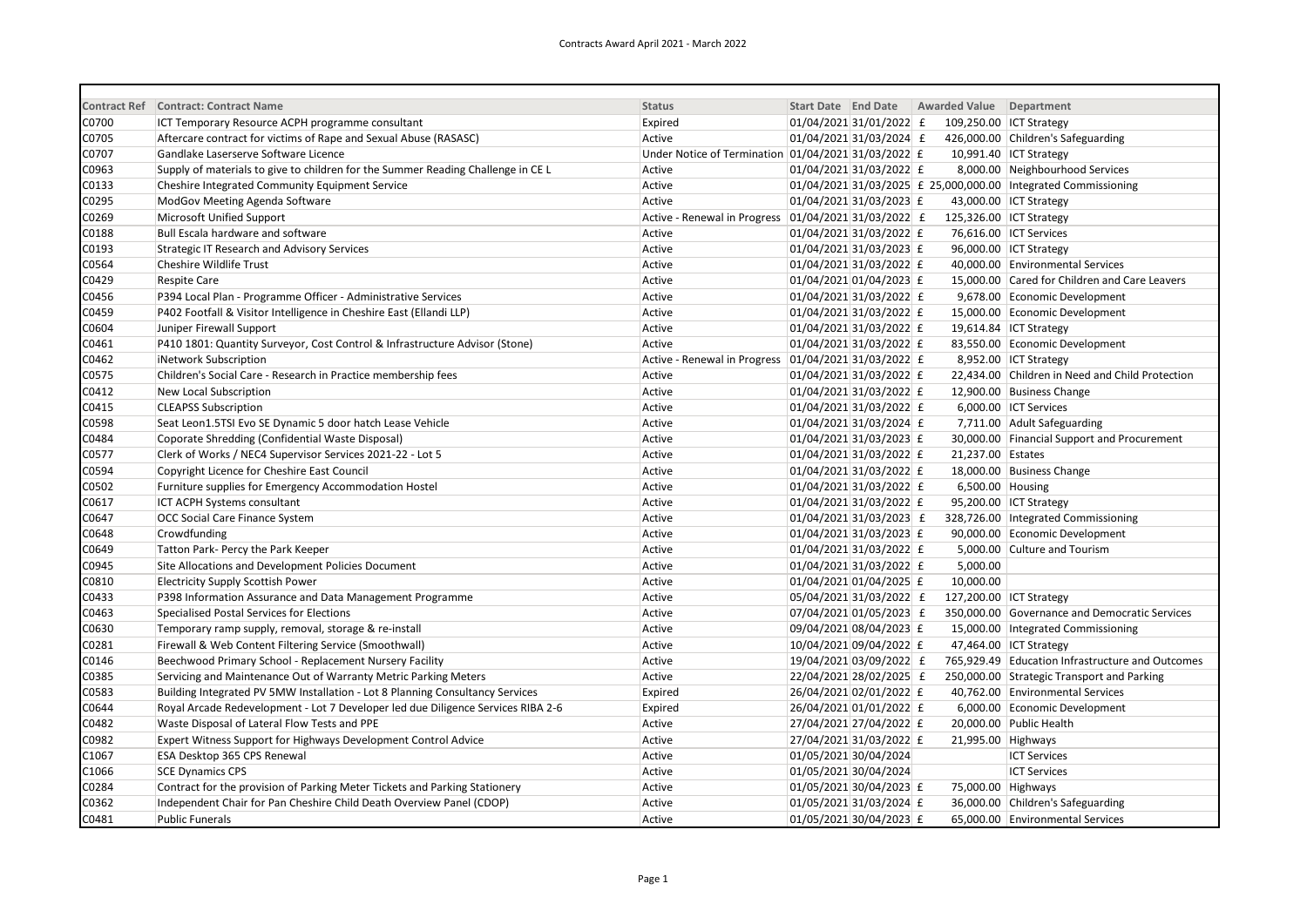| C0877 | <b>Test and Trace Covid Campaign</b>                                          | Active  | 01/05/2021 01/05/2022 £                                     | 18,000.00         |                                                  |
|-------|-------------------------------------------------------------------------------|---------|-------------------------------------------------------------|-------------------|--------------------------------------------------|
| C0739 | Low Value Construction Framework                                              | Active  | 04/05/2021 03/05/2024 £ 16,500,000.00 Infrastructure        |                   |                                                  |
| C0513 | Nantwich Pool - Expansions and Improvements                                   | Active  | 04/05/2021 31/01/2023 £ 1,319,063.12 Neighbourhood Services |                   |                                                  |
| C0495 | Remote Back-up Licences and Support for Schools                               | Active  | 04/05/2021 31/08/2022 £                                     |                   | 108,000.00 ICT Strategy                          |
| C0446 | ATS Site Fees for Lateral Flow Testing                                        | Active  | 05/05/2021 05/05/2022 £                                     |                   | 12,000.00 Public Health                          |
| C0407 | P397 Prj2923 Feasibility Study Macclesfield (5217)                            | Active  | 10/05/2021 28/02/2022 £                                     |                   | 87,435.00 Economic Development                   |
| C0793 | Locum Educational Psychologists                                               | Active  | 12/05/2021 30/09/2022 £                                     |                   | 30,000.00 Adult Safeguarding                     |
| C0794 | Locum Educational Psychologists                                               | Active  | 12/05/2021 30/09/2022 £                                     |                   | 30,000.00 Adult Safeguarding                     |
| C0628 | Test & Trace Programme Software                                               | Active  | 12/05/2021 12/05/2022 £                                     |                   | 10,000.00 Public Health                          |
| C0904 | Test & Trace Programme - local engagement                                     | Active  | 12/05/2021 12/05/2022 £                                     |                   | 19,095.00 Public Health                          |
| C0703 | P399 Project 2910 SMDA Land Referencing - Parts 1-4                           | Active  | 17/05/2021 31/03/2022 £                                     |                   | 27,596.00 Economic Development                   |
| C0388 | P408 Strategic Development Advisor - Strategy & Implementation                | Active  | 17/05/2021 31/03/2022 £                                     |                   | 147,000.00 Economic Development                  |
| C0478 | P409 1794: Strategic Development Advisor - Acquisitions & Disposals (Malahat) | Active  | 17/05/2021 31/03/2022 £                                     |                   | 98,560.00 Economic Development                   |
| C0627 | Docusign Electronic Signatures (Contracts)                                    | Active  | 17/05/2021 16/05/2023 £                                     |                   | 11,385.00 ICT Strategy                           |
| C0607 | 20 073 Supply of Redployable CCTV Cameras                                     | Active  | 18/05/2021 17/05/2026 £                                     |                   | 115,000.00 Neighbourhood Services                |
| C0695 | Disability Adaptation Works SR2001238                                         | Active  | 18/05/2021 17/05/2022 £                                     | 6,153.99 Housing  |                                                  |
| C0450 | <b>Committee System Training</b>                                              | Expired | 19/05/2021 18/10/2021 £                                     |                   | 15,000.00 Human Resources                        |
| C0934 | Oracle Program Technical Support Services                                     | Active  | 20/05/2021 19/05/2022 £                                     |                   | 33,723.78 ICT Strategy                           |
| C0706 | Dean Row Centre - Lot 1 Architectural Services Stage 0-1                      | Expired | 24/05/2021 31/01/2022 £                                     |                   | 5,662.75 Education Infrastructure and Outcomes   |
| C0596 | Dean Row Centre - Lot 2 Building Services Engineering Stage 0-1               | Expired | 24/05/2021 31/01/2022 £                                     |                   | 5,610.00 Education Infrastructure and Outcomes   |
| C0458 | P411 1844 Executive Search and Selection x 3 senior perm roles (3306)         | Expired | 26/05/2021 30/11/2021 £                                     |                   | 43,425.00 Human Resources                        |
| C0273 | Short Breaks for Disabled Children                                            | Active  | 01/06/2021 31/05/2024 £                                     |                   | 105,036.00 Children's Commissioning              |
| C0276 | Short Breaks for Disabled Children                                            | Active  | 01/06/2021 31/05/2024 £                                     |                   | 105,292.00 Children's Commissioning              |
| C0291 | Short Breaks for Disabled Children                                            | Active  | 01/06/2021 31/05/2024 £                                     |                   | 153,200.00 Children's Commissioning              |
| C0259 | Short Breaks for Disabled Children                                            | Active  | 01/06/2021 31/05/2024 £                                     |                   | 283,748.00 Children's Commissioning              |
| C0264 | Short Breaks for Disabled Children                                            | Active  | 01/06/2021 31/05/2024 £                                     |                   | 30,000.00 Children's Commissioning               |
| C0438 | P407 1787: Digital Programme Consultant (Active/Jeff Garratt)                 | Active  | 01/06/2021 31/03/2022 £                                     |                   | 92,400.00 ICT Strategy                           |
| C0408 | Crewe Green Link Road (CGLR) - Compulsory Purchase of Land                    | Active  | 01/06/2021 01/06/2022 £                                     |                   | 7,000.00 Infrastructure                          |
| C0599 | Get Safe On-line                                                              | Active  | 01/06/2021 01/06/2022 £                                     |                   | 13,500.00 Adult Safeguarding                     |
| C0298 | Short Breaks for Disabled Children                                            | Active  | $01/06/2021$ 31/05/2024 £                                   |                   | 209,918.00 Children's Commissioning              |
| C0300 | Short Breaks for Disabled Children                                            | Active  | 01/06/2021 31/05/2024 £                                     |                   | 99,600.00 Children's Commissioning               |
| C0308 | Short Breaks for Disabled Children                                            | Active  | 01/06/2021 31/05/2024 £                                     |                   | 42,832.00 Children's Commissioning               |
| C0309 | 21 047 Digital Cheshire Masterclass Lot 2                                     | Active  | 01/06/2021 30/09/2022 £                                     |                   | 87,800.00 Economic Development                   |
| C0332 | Short Breaks for Disabled Children                                            | Active  | 01/06/2021 31/05/2024 £                                     |                   | 118,820.00 Children's Commissioning              |
| C0314 | 21 047 Digital Cheshire Masterclass Lot1                                      | Active  | 01/06/2021 30/09/2022 £                                     |                   | 201,000.00 Economic Development                  |
| C0662 | <b>CCTV VMS Maintenance</b>                                                   | Active  | 01/06/2021 31/05/2024 £                                     |                   | 21,000.00 Neighbourhood Services                 |
| C0674 | Surfacing Leighton FP2                                                        | Expired | $01/06/2021$ 14/06/2021 £                                   |                   | 17,835.00 Culture and Tourism                    |
| C0657 | P407 1787: Digital Programme Consultant                                       | Active  | 01/06/2021 31/03/2022 £                                     |                   | 92,400.00 ICT Strategy                           |
| C0614 | Urban Design Advice                                                           | Expired | 01/06/2021 31/01/2022 £                                     |                   | 8,250.00 Economic Development                    |
| C0371 | Land Use Assessments - Lot 8                                                  | Expired | 07/06/2021 09/01/2022 £                                     |                   | 32,487.75 Environmental Services                 |
| C0421 | Gateway review of the Middlewich Eastern Bypass project                       | Active  | 08/06/2021 31/03/2022 £                                     |                   | 19,550.00 Infrastructure                         |
| C0393 | Domestic Refurbishment Works SR2001938                                        | Active  | 10/06/2021 09/06/2022 £                                     | 6,041.67 Housing  |                                                  |
| C0445 | Disability Adaptation Works SR2000966                                         | Active  | 14/06/2021 14/06/2022 £                                     | 13,470.00 Housing |                                                  |
| C0455 | P389 PFI Technical and Contractual Expert (Proj 2813, Con 4665)               | Active  | 21/06/2021 19/10/2022 £                                     | 89,818.00 Estates |                                                  |
| C0357 | P413 3384 Digital technical consultancy advice (C5649)                        | Active  | 21/06/2021 29/04/2022 £                                     |                   | 68,400.00 Economic Development                   |
| C0432 | P416 Pr2024 Executive Search - Executive Director Place                       | Expired | 23/06/2021 30/11/2021 £                                     |                   | 10,000.00 Human Resources                        |
| C0141 | Wilmslow High School - Expansion                                              | Active  | 28/06/2021 18/09/2024 £                                     |                   | 760,428.28 Education Infrastructure and Outcomes |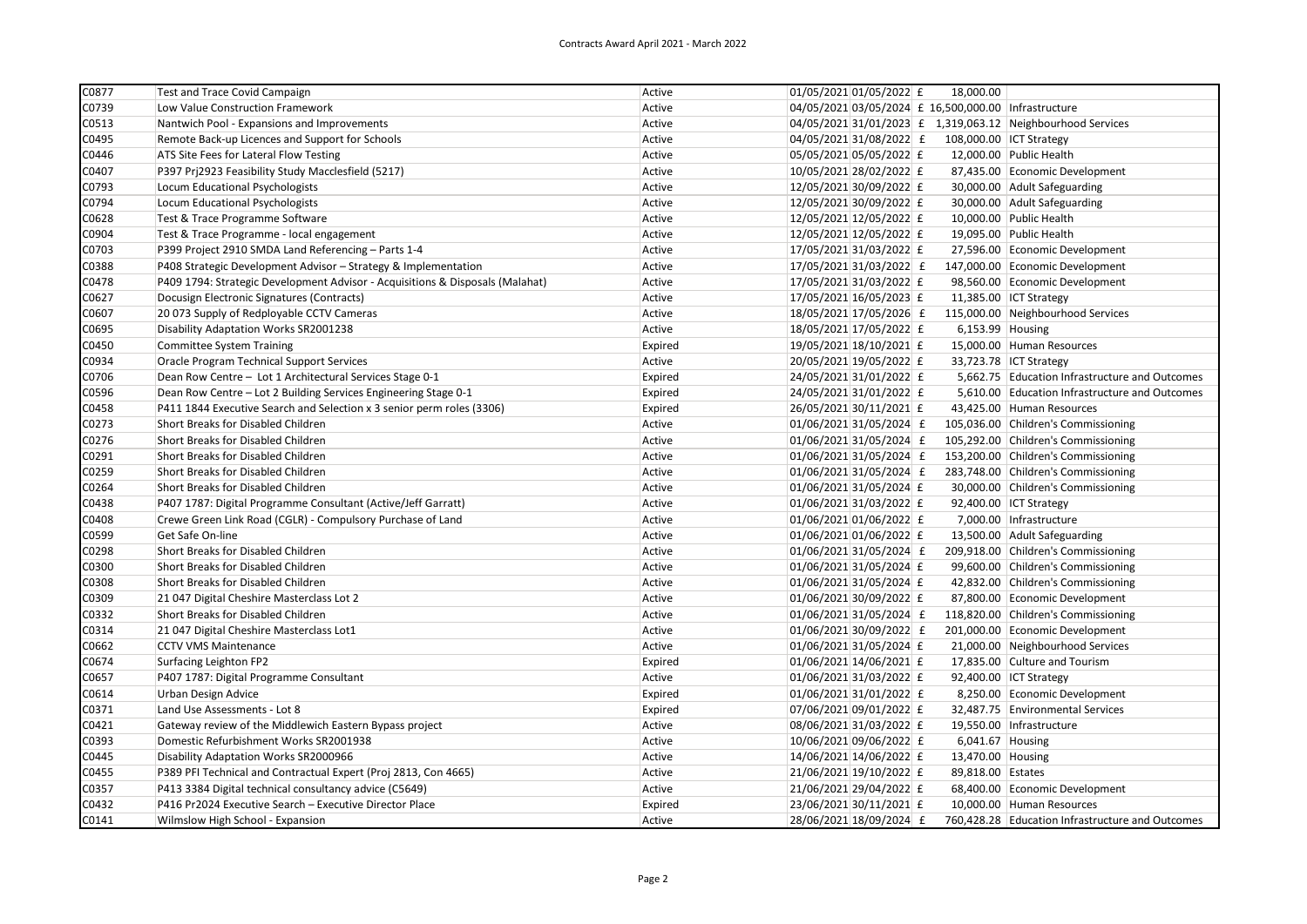| C0361 | Van Spot Hire (van lease hire) WARN1229                                      | Active  | 28/06/2021 31/03/2022 £                       | 24,804.00 Public Health                            |
|-------|------------------------------------------------------------------------------|---------|-----------------------------------------------|----------------------------------------------------|
| C0394 | TADIC, Crewe - Lot 6 Heritage Architect Consultancy Services                 | Active  | 28/06/2021 10/03/2022 £                       | 79,458.00 Economic Development                     |
| C0680 | P415 2010: (3437) Strategic Planning Advisor                                 | Active  | 28/06/2021 28/03/2022 £                       | 50,000.00 Economic Development                     |
| C0619 | P406 1863 Childrens Social Care                                              | Expired | 28/06/2021 05/11/2021 £                       | 254,047.36 Children's Development and Partnerships |
| C0226 | Winter Pressure beds                                                         | Expired | 01/07/2021 30/09/2021 £                       | 10,140.00   Integrated Commissioning               |
| C0186 | Desktop Hardware                                                             | Active  | 01/07/2021 30/06/2024 £                       | 925,430.00 ICT Services                            |
| C0189 | Single Person Discount Review                                                | Active  | 01/07/2021 30/06/2023 £                       | 14,000.00 Customer Services                        |
| C0444 | Servicing & Maintenance of Lifts & Hoists                                    | Active  | 01/07/2021 30/06/2024 £                       | 500,000.00   Integrated Commissioning              |
| C0409 | <b>Short Stay Beds</b>                                                       | Expired | 01/07/2021 30/09/2021 £                       | 77,844.00   Integrated Commissioning               |
| C0386 | P418 Reserved Matters Planning App, Compulsory Purchase and Planning Support | Active  | 01/07/2021 31/03/2022 £                       | 12,000.00 Economic Development                     |
| C0417 | <b>Short Stay Beds</b>                                                       | Expired | 01/07/2021 30/09/2021 £                       | 143,000.00   Integrated Commissioning              |
| C0418 | <b>Short Stay Beds</b>                                                       | Expired | 01/07/2021 30/09/2021 £                       | 70,200.00   Integrated Commissioning               |
| C0419 | Winter Pressure beds                                                         | Expired | 01/07/2021 30/09/2021 £                       | 7,475.00   Integrated Commissioning                |
| C0420 | <b>Short Stay Beds</b>                                                       | Expired | 01/07/2021 30/09/2021 £                       | 49,400.00 Integrated Commissioning                 |
| C0353 | <b>Short Stay Beds</b>                                                       | Expired | 01/07/2021 30/09/2021 £                       | 239,200.00   Integrated Commissioning              |
| C0354 | Winter Pressure beds                                                         | Expired | 01/07/2021 30/09/2021 £                       | 16,250.00   Integrated Commissioning               |
| C0663 | Missing From Home Contracts with Halton Borough Council                      | Active  | $01/07/2021$ 30/06/2022 £                     | 140,533.00 Children's Commissioning                |
| C0665 | Covid contact accommodation                                                  | Expired | $01/07/2021$ 30/09/2021 £                     | 10,515.05   Integrated Commissioning               |
| C0661 | 20 111 Total LMS upgrade                                                     | Active  | 01/07/2021 30/06/2023 £                       | 82,522.00 ICT Strategy                             |
| C0771 | <b>Residential Based Care</b>                                                | Expired | 01/07/2021 30/09/2021 £                       | 16,250.00 Integrated Commissioning                 |
| C0772 | <b>Winter Pressure Beds</b>                                                  | Expired | 01/07/2021 30/09/2021 £                       | 16,250.00   Integrated Commissioning               |
| C0773 | <b>Winter Pressure Beds</b>                                                  | Expired | 01/07/2021 30/09/2021 £                       | 16,250.00 Integrated Commissioning                 |
| C0756 | <b>TTCE Programme Behavioural Insight Project</b>                            | Expired | 01/07/2021 30/09/2021 £                       | 45,700.00 Public Health                            |
| C0431 | P417 CRF_2057 (3452) SMDA - Further Ecological Inputs                        | Active  | 02/07/2021 02/03/2022 £                       | 19,246.63 Economic Development                     |
| C0796 | Locum Educational Psychologists                                              | Active  | 06/07/2021 30/09/2022 £                       | 30,000.00 Adult Safeguarding                       |
| C0798 | Locum Educational Psychologists                                              | Active  | 07/07/2021 30/09/2022 £                       | 30,000.00 Adult Safeguarding                       |
| C0355 | Dairy House Farm - Heritage Works - Lot 3 QS Services                        | Active  | 12/07/2021 10/03/2022 £                       | 6,749.99 Economic Development                      |
| C0799 | Locum Educational Psychologists                                              | Active  | 13/07/2021 30/09/2022 £                       | 30,000.00 Adult Safeguarding                       |
| C0359 | Step down facility - self-contained flats at Ingersley Court                 | Active  | 14/07/2021 31/03/2022 £                       | 148,114.28   Integrated Commissioning              |
| C0565 | Pollinating Cheshire 2021                                                    | Active  | 16/07/2021 01/03/2022 £                       | 34,835.00 Economic Development                     |
| C0842 | Provision of Mental Health Blocked Beds at Eden Mansions Care Home           | Expired | 19/07/2021 17/10/2021 £                       | 187,200.00   Integrated Commissioning              |
| C0410 | <b>Security Services</b>                                                     | Active  | 19/07/2021 18/07/2023 £                       | 420,000.00 Customer Services                       |
| C0633 | P421 2189: SMDA Utilities Services                                           | Active  | 19/07/2021 29/07/2022 £                       | 53,315.78 Economic Development                     |
| C0190 | Mobile Voice and Data Services                                               | Active  | 20/07/2021 19/07/2023 £                       | 267,173.00 ICT Services                            |
| C0405 | P423 PR3532 Dignity at Work Investigation (C5786)                            | Expired | 26/07/2021 18/10/2021 £                       | 12,600.00 Human Resources                          |
| C0351 | Middlewich Eastern By Pass legal advice                                      | Active  | 28/07/2021 27/07/2022 £                       | 70,000.00 Legal Services                           |
| C0626 | <b>Supported Employment Staff Training</b>                                   | Active  | 31/07/2021 30/07/2022 £                       | 10,000.00   Integrated Commissioning               |
| C0218 | <b>Energy Manager</b>                                                        | Active  | 01/08/2021 31/07/2024 £                       | 9,570.00  ICT Services                             |
| C0416 | Edleston BR1, Causeway repair                                                | Expired | 01/08/2021 31/08/2021 £                       | 6,280.00 Culture and Tourism                       |
| C0356 | Schools online trading platform (CHESS)                                      | Active  | 01/08/2021 31/07/2024 £                       | 84,950.00   ICT Strategy                           |
| C0350 | Insight Software (Inc Autocad and Adobe)                                     | Active  | 01/08/2021 31/07/2024 £                       | 257,097.00 ICT Strategy                            |
| C0743 | Lifelong Learning 2021                                                       | Active  | 01/08/2021 31/07/2022 £                       | 289,498.00 Education Infrastructure and Outcomes   |
| C0744 | Lifelong Learning 2021                                                       | Active  | 01/08/2021 31/07/2022 £                       | 135,838.00 Education Infrastructure and Outcomes   |
| C0745 | Lifelong Learning 2021                                                       | Active  | 01/08/2021 31/07/2022 £                       | 199,680.00 Education Infrastructure and Outcomes   |
| C0747 | Lifelong Learning 2021                                                       | Active  | 01/08/2021 31/07/2022 £                       | 199,864.00 Education Infrastructure and Outcomes   |
| C0962 | Housing Development Framework                                                | Active  | 02/08/2021 01/08/2024 £100,000,000.00 Housing |                                                    |
| C0352 | Crewe Civic and Cultural Space - Lot 5 Lead Consultant                       | Active  | 02/08/2021 22/02/2023 £                       | 11,800.00 Economic Development                     |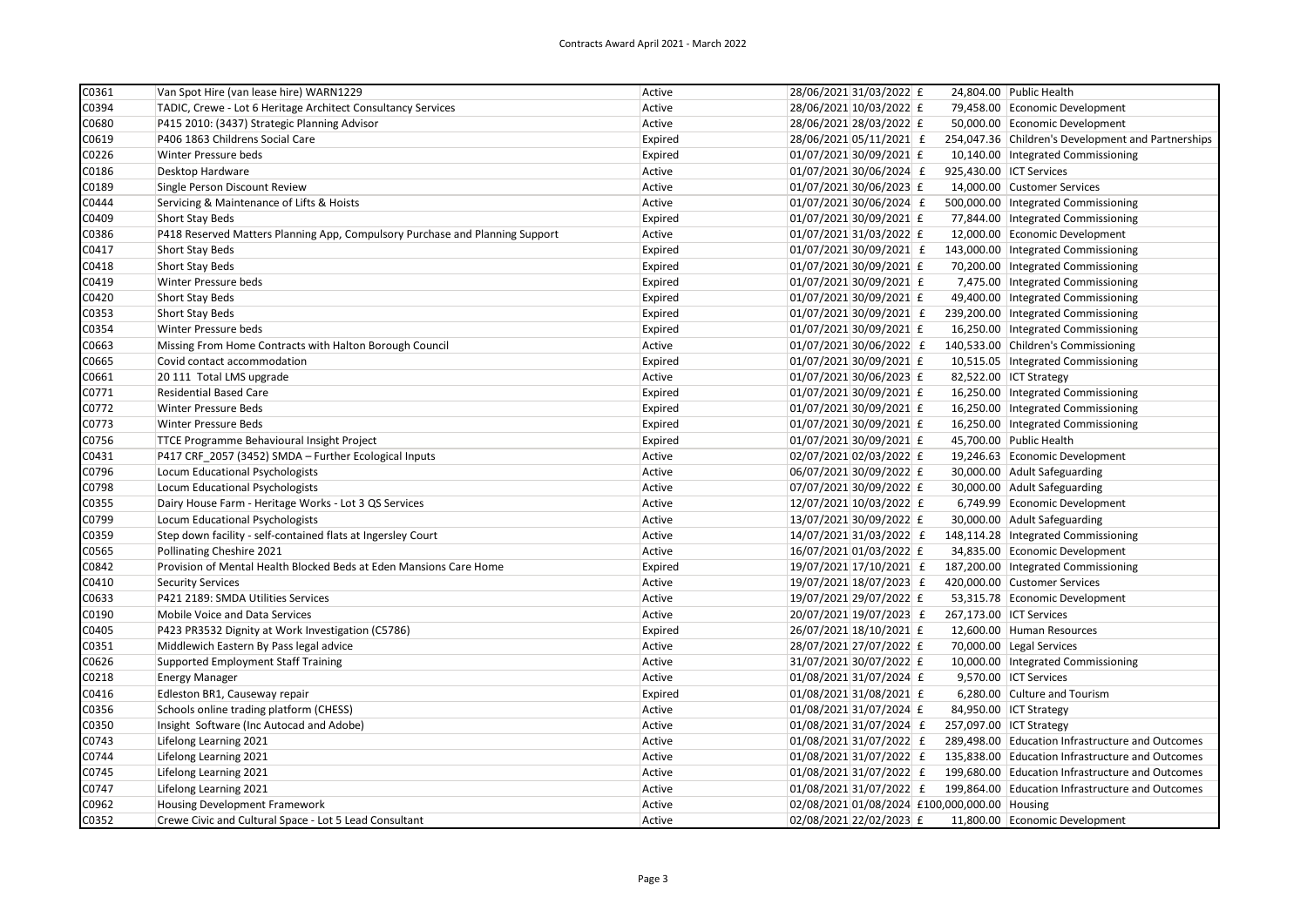| $\overline{CO}$ 436 | P412- Project 3372 - NEPRO3 -Planning application services                  | Active                       | 10/08/2021 31/03/2022 £                              |                    | 208,802.49 Strategic Planning                    |
|---------------------|-----------------------------------------------------------------------------|------------------------------|------------------------------------------------------|--------------------|--------------------------------------------------|
| C0897               | Provision of Washroom Services                                              | Active                       | 16/08/2021 15/08/2024 £                              |                    | 400,000.00 Financial Support and Procurement     |
| C0742               | Level Access Showers                                                        | Active                       | 16/08/2021 31/03/2022 £                              | 400,000.00 Housing |                                                  |
| C0750               | Diplomat Digital Microphone System                                          | Active                       | 18/08/2021 17/08/2024 £                              | 15,392.00 Estates  |                                                  |
| C0597               | Ford Focus Hatch 1.0 Ecb 125 Zetec Edition Vehicle                          | Active                       | 20/08/2021 19/08/2024 £                              |                    | 6,903.03   Integrated Commissioning              |
| C0812               | Metaphish                                                                   | Active                       | 20/08/2021 19/08/2022 £                              | 9,500.00           |                                                  |
| C0770               | Short Stay Beds                                                             | Expired                      | 23/08/2021 31/10/2021 £                              |                    | 51,000.00   Integrated Commissioning             |
| C0752               | Contract for the Provision of Washroom Services                             | Active                       | 23/08/2021 22/08/2023 £                              |                    | 80,000.00 Financial Support and Procurement      |
| C0759               | Short stay blocked booked beds                                              | Expired                      | 23/08/2021 31/10/2021 £                              |                    | 55,200.00   Integrated Commissioning             |
| C0758               | Short stay blocked booked beds                                              | Expired                      | 23/08/2021 31/10/2021 £                              |                    | 33,750.00   Integrated Commissioning             |
| C0741               | Office Multifunctional Devices (printers)                                   | Active                       | 24/08/2021 23/08/2026 £                              | 500,000.00 Estates |                                                  |
| C0185               | <b>United Utilities</b>                                                     | Active                       | 25/08/2021 25/08/2023 £                              |                    | 10,000.00   Infrastructure                       |
| C0192               | <b>Test and Trace Programme</b>                                             | Active                       | 25/08/2021 31/03/2022 £                              |                    | 15,067.00 Public Health                          |
| C0404               | Fiat Doblo Combi Vehicle SWB 1.4 95 N1 SX 16                                | Active                       | 27/08/2021 26/08/2024 £                              |                    | 5,696.00   Integrated Commissioning              |
| C0778               | Employee Assistance Programme                                               | Active                       | 01/09/2021 31/08/2024 £                              |                    | 70,005.00 Human Resources                        |
| C0795               | Locum Educational Psychologists                                             | Active                       | $ 01/09/2021 30/09/2022 $ £                          |                    | 60,000.00 Adult Safeguarding                     |
| C0360               | <b>Occupational Health Services</b>                                         | Active                       | 01/09/2021 31/08/2024 £ 1,070,000.00 Human Resources |                    |                                                  |
| C0395               | Payment of Section 106 funds to National Trust                              | Active                       | 01/09/2021 31/08/2022 £                              |                    | 16,444.00 Culture and Tourism                    |
| C0797               | iKiosk Hardware and Software Support (7 months)                             | Active                       | 01/09/2021 31/03/2022 £                              |                    | 7,930.33 ICT Services                            |
| C0875               | Carbon Animation Video                                                      | Expired                      | $01/09/2021$ 31/12/2021 £                            |                    | 8,645.00 Environmental Services                  |
| C0387               | P420 Handforth Garden Village - Further Masterplanning, Urban Design Inputs | Active                       | 02/09/2021 31/03/2022 £                              |                    | 32,600.00 Economic Development                   |
| C0751               | <b>BACS Payments System</b>                                                 | Active - Renewal in Progress | $ 02/09/2021 01/09/2022 $ £                          |                    | 7,535.00 ICT Services                            |
| C0749               | <b>Digital Cheshire Marketing</b>                                           | Active                       | 02/09/2021 01/03/2023 £                              |                    | 50,000.00 Economic Development                   |
| C0717               | Building Integrated PV 5MW Installation - Lot 8 Technical Advisor Services  | Active                       | 06/09/2021 30/03/2023 £                              |                    | 23,568.48 Environmental Services                 |
| C0754               | Park home insulation SR2001508                                              | Active                       | 08/09/2021 07/09/2022 £                              | 12,245.00          |                                                  |
| C0179               | LY2 - Lyceum Square Arts and Events Space - Lot 2                           | Active                       | 10/09/2021 01/05/2023 £                              |                    | 27,650.13 Economic Development                   |
| C0970               | Additional Short Stay Beds for winter pressures                             | Active                       | 14/09/2021 31/03/2022 £                              |                    | 570,107.14   Integrated Commissioning            |
| C0755               | Halloween at Old Hall                                                       | Expired                      | 15/09/2021 15/11/2021 £                              | 10,000.00          |                                                  |
| C0868               | Springfield School Expansions Feasibility - Lot 1 Architectural Services    | Active                       | 17/09/2021 02/05/2022 £                              |                    | 6,187.50 Education Infrastructure and Outcomes   |
| C0757               | AWC daytime support                                                         | Active                       | 20/09/2021 30/04/2022 £                              |                    | 121,665.00   Integrated Commissioning            |
| C0866               | P426 Care Fee Review                                                        | Active                       | 20/09/2021 28/02/2022 £                              |                    | 40,425.00 Strategic Planning                     |
| C0767               | Java Licences                                                               | Active                       | 21/09/2021 20/09/2022 £                              |                    | 16,110.57 ICT Services                           |
| C0768               | Support for the Afghan Families Provision                                   | Expired                      | 27/09/2021 24/01/2022 £                              |                    | 42,000.00 Communities                            |
| C0776               | Small Business Rates Relief SBRR                                            | Active                       | 30/09/2021 30/09/2023 £                              | 9,800.00 Revenue   |                                                  |
| C0761               | Silktide web site monitoring                                                | Active                       | 30/09/2021 30/08/2022 £                              | 5,242.49           |                                                  |
| C0850               | <b>Winter Pressure Beds</b>                                                 | Active                       | 01/10/2021 31/03/2022 £                              |                    | 33,614.28   Integrated Commissioning             |
| C0852               | Winter Pressure beds                                                        | Active                       | 01/10/2021 31/03/2022 £                              |                    | 33,614.28   Integrated Commissioning             |
| C0853               | Short Stay Beds                                                             | Active                       | 01/10/2021 31/03/2022 £                              |                    | 98,257.14   Integrated Commissioning             |
| C0763               | Crewe Town Centre Heat Network - lot 3 QS Services                          | Active                       | 01/10/2021 30/04/2023 £                              |                    | 16,520.00 Environmental Services                 |
| C0748               | <b>Volunteer Family Support</b>                                             | Active                       | 01/10/2021 30/09/2023 £                              |                    | 239,106.00 Early Help and Prevention             |
| C0926               | Practice Educator Course                                                    | Active                       | 01/10/2021 01/06/2022 £                              |                    | 9,666.00 Education Partnership and Pupil Support |
| C0804               | Supply of Timber Components for Public Rights of Way                        | Active                       | 01/10/2021 31/08/2023 £                              | 92,000.00 Highways |                                                  |
| C0848               | Winter Pressure beds                                                        | Active                       | 01/10/2021 31/03/2022 £                              |                    | 20,168.57   Integrated Commissioning             |
| C0851               | Winter Pressure Beds                                                        | Active                       | 01/10/2021 31/03/2022 £                              |                    | 33,614.28   Integrated Commissioning             |
| C0854               | <b>Short Stay Beds</b>                                                      | Active                       | 01/10/2021 31/03/2022 £                              |                    | 284,428.57   Integrated Commissioning            |
| C0847               | Covid contact accommodation                                                 | Active                       | 01/10/2021 31/03/2022 £                              |                    | 20,914.55   Integrated Commissioning             |
| C0855               | <b>Short Stay Beds</b>                                                      | Active                       | 01/10/2021 31/03/2022 £                              |                    | 297,357.14   Integrated Commissioning            |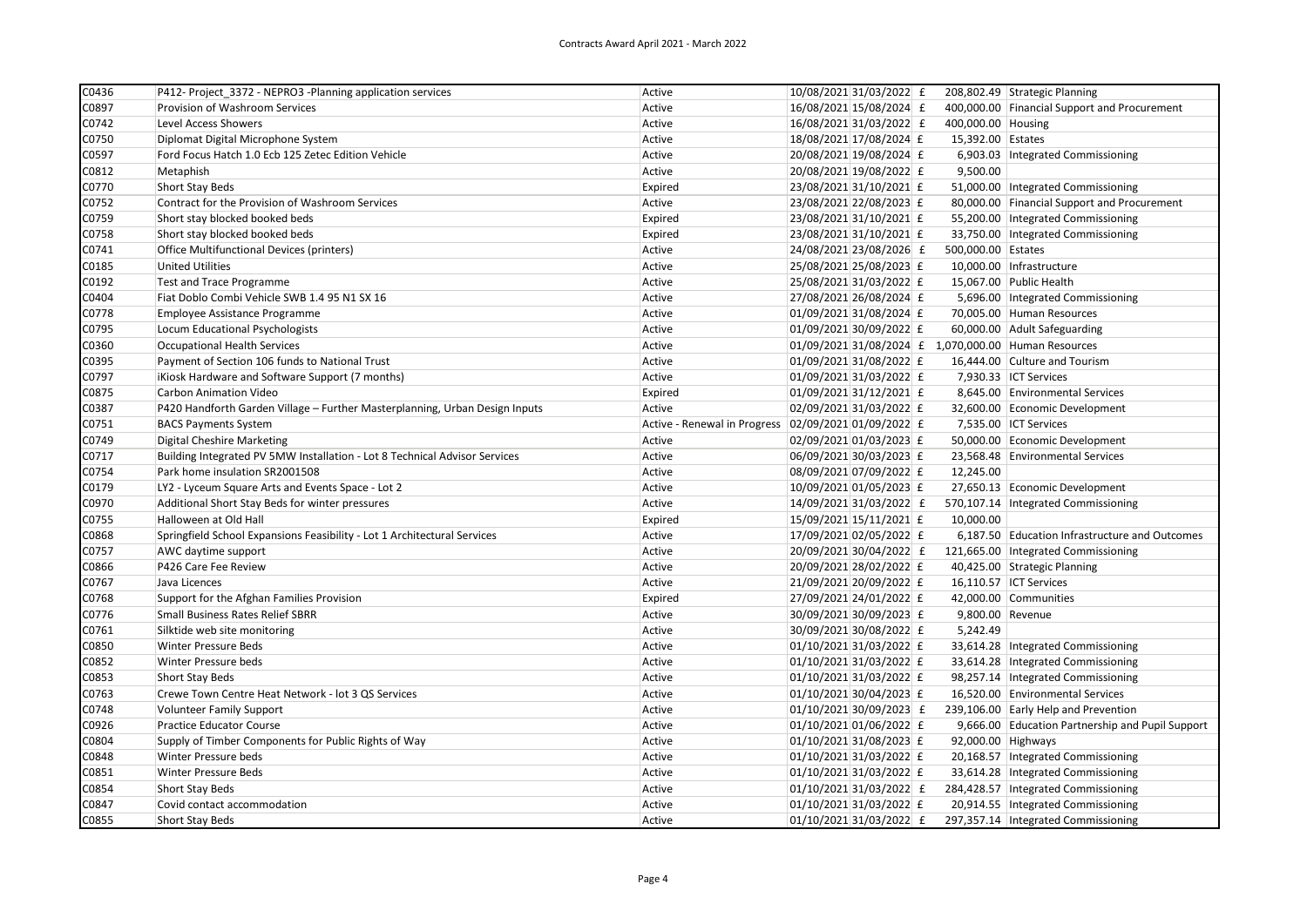| C0849 | Winter Pressure beds                                                         | Active  | 01/10/2021 31/03/2022 £     |                    | 15,748.03   Integrated Commissioning                                       |
|-------|------------------------------------------------------------------------------|---------|-----------------------------|--------------------|----------------------------------------------------------------------------|
| C0888 | Provision of Mental Health Blocked Beds at Eden Mansions Care Home           | Active  | 04/10/2021 31/03/2022 £     |                    | 565,128.57   Integrated Commissioning                                      |
| C0769 | Support for the Afghan Families Provision                                    | Expired | 08/10/2021 07/02/2022 £     |                    | 40,000.00   Integrated Adult Social Care                                   |
| C0760 | Support for the Afghan Families Provision                                    | Active  | 08/10/2021 08/10/2022 £     |                    | 15,000.00 Integrated Adult Social Care                                     |
| C0867 | Luminate-Libraries                                                           | Expired | 11/10/2021 14/02/2022 £     |                    | 14,995.00 Neighbourhood Services                                           |
| C0781 | P429 Crf 2936: Heat Network Design Technical Advisor                         | Active  | 11/10/2021 28/02/2022 £     |                    | 20,000.00 Economic Development                                             |
| C0840 | Digital Process Automation Services (Council Tax and Business Rates)         | Active  | $16/10/2021$ 15/10/2022 £   |                    | 208,025.00 ICT Services                                                    |
| C0893 | Enterprise Vault Maintenance                                                 | Active  | 18/10/2021 17/10/2022 £     | 11,468.00          |                                                                            |
| C0930 | Fostering winter campaign                                                    | Expired | 18/10/2021 06/01/2022 £     | 13,900.00          |                                                                            |
| C0833 | Aspire Property Inspection System                                            | Active  | 19/10/2021 19/10/2022 £     |                    | 40,000.00 ICT Services                                                     |
| C0802 | IT Health Checks and Cyber Security Consultancy                              | Active  | 22/10/2021 21/10/2022 £     |                    | 133,575.00 ICT Services                                                    |
| C0746 | Information Request & Complaints Case Management System                      | Active  | 23/10/2021 22/10/2023 £     |                    | 145,500.00 ICT Services                                                    |
| C0832 | Supply of Shuttle Bus                                                        | Expired | 25/10/2021 31/12/2021 £     |                    | 6,650.00 Strategic Transport and Parking                                   |
| C0943 | LY2 Art Package A Colin Davies                                               | Active  | 27/10/2021 26/10/2022 £     |                    | 25,000.00 Economic Development                                             |
| C0816 | Design work for comms campaign Christmas Adverts 2021                        | Expired | 29/10/2021 28/11/2021       |                    | <b>Economic Development</b>                                                |
| C0762 | Crewe Town Centre Heat Network                                               | Active  | 01/11/2021 30/04/2024 £     |                    | 174,353.83 Environmental Services                                          |
| C0865 | Mandatory Safeguarding Adults Review                                         | Active  | 01/11/2021 01/05/2022 £     |                    | 9,000.00 Adult Safeguarding                                                |
| C0973 | Additional Short Stay Beds for winter pressures                              | Active  | $ 01/11/2021 31/03/2022 $ £ |                    | 112,042.86   Integrated Commissioning                                      |
| C0919 | Heritage Wall Crewe                                                          | Active  | $01/11/2021$ 31/10/2022 £   | 5,000.00           |                                                                            |
| C0892 | <b>Risk Assessment Training</b>                                              | Active  | 01/11/2021 01/04/2022 £     |                    | 5,100.00 Children's Development and Partnerships                           |
| C0835 | Supply and Installation of Vertical Lifts                                    | Active  | $ 01/11/2021 31/10/2023 $ £ | 400,000.00 Housing |                                                                            |
| C0836 | Supply and Installation of Stairlifts                                        | Active  | $ 01/11/2021 31/10/2023 $ £ | 800,000.00 Housing |                                                                            |
| C0914 | Rapid Response care at home Lots 1-2                                         | Active  | $ 01/11/2021 07/11/2022 $ £ |                    | 206,906.40   Integrated Commissioning                                      |
| C0916 | Rapid Response care at home Lots 3-6                                         | Active  | $ 01/11/2021 07/11/2022 $ £ |                    | 348,909.45   Integrated Commissioning                                      |
| C0786 | Newspaper Licensing                                                          | Active  | 01/11/2021 31/10/2022 £     | 6,140.00           |                                                                            |
| C0883 | <b>Short Stay Beds</b>                                                       | Active  | $ 01/11/2021 31/03/2022 $ £ |                    | 129,428.57   Integrated Adult Social Care                                  |
| C0882 | Short stay blocked booked beds                                               | Active  | 01/11/2021 31/03/2022 £     |                    | 129,428.57   Integrated Commissioning                                      |
| C0817 | Promotional videos and online media for town centre Christmas 2021           | Expired | $01/11/2021$ 01/12/2021 £   |                    | 17,820.00 Economic Development                                             |
| C0869 | Westlaw/Practical Law online resource                                        | Active  | $01/11/2021$ 31/10/2022 £   |                    | 14,000.00 Legal Services                                                   |
| C0881 | Short stay blocked booked beds                                               | Active  | 01/11/2021 31/03/2022 £     |                    | 80,892.86   Integrated Commissioning                                       |
| C0942 | P430 Cheshire East Whole Housing Approach Domestic Abuse Needs Assessment    | Active  | 03/11/2021 31/03/2022 £     | 20,790.00          |                                                                            |
| C0780 | P428 Prj 3726 Cheshire East COVID-19 Economic Recovery & Growth Programme    | Active  | 05/11/2021 31/03/2022 £     |                    | 65,789.47 Economic Development                                             |
| C0891 | Malkins Bank GC - Additional bench / site trials Lot 8                       | Active  | 08/11/2021 30/06/2022 £     | 75,778.89 Estates  |                                                                            |
| C0972 | Additional Short Stay Beds for winter pressures                              | Active  | 08/11/2021 31/03/2022 £     |                    | 148,422.86 Integrated Commissioning                                        |
| C0971 | Additional Short Stay Beds for winter pressures                              | Active  | 08/11/2021 31/03/2022 £     |                    | 162,328.57   Integrated Commissioning                                      |
| C0927 | LY2 Art Display Stands Crewe ERDF                                            | Active  | 08/11/2021 08/11/2022 £     |                    | 24,000.00 Culture and Tourism                                              |
| C0901 | Data Cabling                                                                 | Expired | 11/11/2021 11/11/2021       |                    |                                                                            |
| C0967 | <b>Short Stay Beds</b>                                                       | Active  | 12/11/2021 31/03/2022 £     |                    | 30,840.39   Integrated Commissioning                                       |
| C0885 | Short Stay Beds                                                              | Active  | 12/11/2021 31/03/2022 £     |                    | 29,400.00   Integrated Adult Social Care                                   |
| C0884 | Short Stay Beds                                                              | Active  | 12/11/2021 31/03/2022 £     |                    | 29,400.00   Integrated Adult Social Care                                   |
| C0887 | Short Stay Beds                                                              | Active  | 12/11/2021 31/03/2022 £     |                    | 44,100.00   Integrated Adult Social Care                                   |
| C0886 | <b>Short Stay Beds</b>                                                       | Active  | 12/11/2021 31/03/2022 £     |                    | 29,400.00   Integrated Adult Social Care                                   |
| C0933 | P427 Macclesfield Markets Study: Visioning, Proposal Development and HLBC    | Active  | 12/11/2021 15/04/2022 £     |                    | 106,600.00 Economic Development                                            |
| C0822 | Voucher Codes to enable recipients to exchange for supermarket gift vouchers | Active  |                             |                    | 15/11/2021 14/11/2022 £ 2,000,000.00 Children in Need and Child Protection |
| C0924 | Pianos Crewe & Macc ERDF                                                     | Active  | 17/11/2021 17/11/2022 £     |                    | 8,000.00 Culture and Tourism                                               |
| C0815 | Adverts Christmas 21 Campaign                                                | Expired | 18/11/2021 23/12/2021 £     |                    | 16,058.91 Economic Development                                             |
| C0925 | Mural 86 Mill Street                                                         | Active  | 18/11/2021 18/11/2022       |                    | <b>Culture and Tourism</b>                                                 |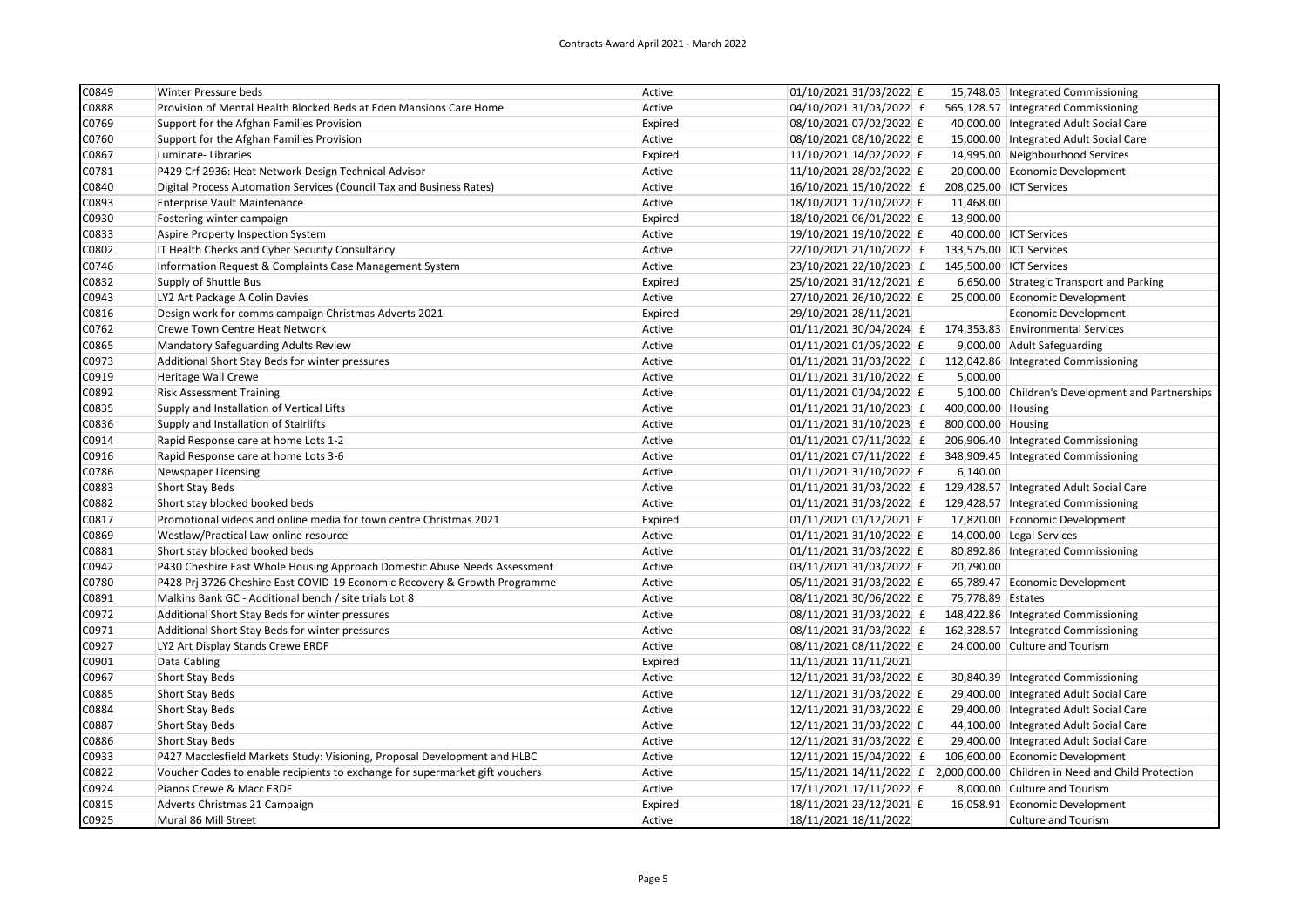| C0958 | Professional Fees (Legal)                                                        | Active                        | 19/11/2021 19/03/2023 £ |                    | 10,000.00 Legal Services                         |
|-------|----------------------------------------------------------------------------------|-------------------------------|-------------------------|--------------------|--------------------------------------------------|
| C0859 | The Supply of Liquid Fuels                                                       | Active                        | 22/11/2021 21/11/2023 £ |                    | 225,000.00 Financial Support and Procurement     |
| C0899 | Dairy House Farm Condition Survey (Feasibility Report) - Lot 6                   | Active                        | 22/11/2021 04/08/2022 £ |                    | 20,176.73 Economic Development                   |
| C0878 | Brereton Heath LNR fencing and ditch bridging                                    | Active                        | 22/11/2021 28/02/2022 £ |                    | 6,985.90 Culture and Tourism                     |
| C0929 | The Dingle Primary School Expansions RIBA 0-1 - Lot 5 Building Surveying Service | Active                        | 22/11/2021 29/09/2022 £ |                    | 5,469.75 Education Infrastructure and Outcomes   |
| C0824 | Purchase of Deckchairs                                                           | Active                        | 24/11/2021 31/03/2022   |                    | Economic Development                             |
| C0944 | Legal assistance on Ansa project                                                 | Active                        | 25/11/2021 01/04/2022 £ |                    | 10,000.00 Legal Services                         |
| C0856 | Stationery, Print Consumables & Office Supplies                                  | Active                        | 28/11/2021 27/11/2023 £ |                    | 225,000.00 Financial Support and Procurement     |
| C0954 | SafeLives Idva Training                                                          | Active                        | 29/11/2021 31/03/2022 £ |                    | 9,000.00 Children's Safeguarding                 |
| C0937 | Supply of hand hygiene to schools                                                | Active                        | 29/11/2021 28/11/2022 £ |                    | 7,000.00 Public Health                           |
| C0873 | Refridgeration Chiller Unit.                                                     | Expired                       | 29/11/2021 06/12/2021 £ |                    | 6,503.00 Economic Development                    |
| C0964 | Digital Forensic Examinations and Investigations                                 | Active                        | 01/12/2021 30/11/2022   |                    | <b>Regulatory Services</b>                       |
| C0895 | P432 crf 3210 Electoral Services for Cheshire East Borough Council Electoral Ser | Active                        | 01/12/2021 30/11/2025 £ |                    | 70,639.70 Governance and Democratic Services     |
| C0898 | Supply of Fuel Cards and Associated Services                                     | Active                        | 01/12/2021 22/03/2024 £ |                    | 150,000.00 Financial Support and Procurement     |
| C0411 | <b>PAMS</b> training                                                             | Active                        | 01/12/2021 01/03/2022 £ |                    | 7,200.00 Children's Commissioning                |
| C0843 | P433 Crewe Town Deal Business Case Appraisal                                     | Active                        | 01/12/2021 05/08/2022 £ |                    | 45,085.00 Economic Development                   |
| C0805 | <b>Malware Protection</b>                                                        | Active                        | 01/12/2021 30/11/2022 £ |                    | 168,609.38 ICT Services                          |
| C0844 | P434 Macclesfield Town Hall Options & Feasability Study                          | Active                        | 02/12/2021 31/05/2022 £ |                    | 44,188.00 Economic Development                   |
| C0874 | Remote Control and Desktop Sharing                                               | Active                        | 04/12/2021 03/12/2022 £ |                    | 5,104.00 ICT Services                            |
| C0803 | Secure Email & File Transfer for Schools                                         | Active                        | 05/12/2021 04/12/2023 £ |                    | 49,654.00 ICT Strategy                           |
| C0938 | Pre- Const Services for the D and C of the Conversion of Dean Row                | Active                        | 06/12/2021 27/06/2022 £ | 132,766.53 Estates |                                                  |
| C0940 | Consultancy Services Framework LOT 3 Quantity Surveying Services - Dean Row      | Active                        | 06/12/2021 31/12/2023 £ | 18,420.00 Estates  |                                                  |
| C0955 | Roofing Services (Hartford) Ltd                                                  | Active                        | 06/12/2021 07/03/2022 £ | 8,900.00 Estates   |                                                  |
| C0903 | Dean Row Centre SEND School                                                      | Active                        | 06/12/2021 20/12/2023 £ |                    | 132,766.53 Education Infrastructure and Outcomes |
| C0939 | Low Carbon Build Assessor Services (Lot 8 - Environmental & Eng) - Dean Row      | Active                        | 06/12/2021 28/06/2024 £ |                    | 13,012.74 Education Infrastructure and Outcomes  |
| C0965 | Telecomms equipment                                                              | Active                        | 10/12/2021 09/12/2022 £ | 24,950.00          |                                                  |
| C0902 | Contract for Infrastructure Support to Town and Parish Councils                  | Active                        | 13/12/2021 31/03/2024 £ |                    | 37,500.00 Contract Management and Quality        |
| C0784 | Locum Educational Psychologists                                                  | Active                        | 16/12/2021 30/09/2022 £ | 50,000.00          |                                                  |
| C0980 | <b>Customer Service Excellence Training</b>                                      | Active                        | 16/12/2021 16/12/2023 £ |                    | 23,593.00 Human Resources                        |
| C0986 | <b>MEB-Water Network Diversions</b>                                              | Active                        | 17/12/2021 01/04/2023 £ |                    | 42,599.00 Infrastructure                         |
| C0961 | Contact Centre as a Service                                                      | Active                        | 17/12/2021 17/12/2023 £ | 881,733.00         |                                                  |
| C0974 | DW test Layouts test                                                             | Active                        | 17/12/2021 06/01/2023   |                    |                                                  |
| C0948 | Supply and Installation of 3 CCTV Consoles                                       | Active                        | 20/12/2021 20/12/2022 £ | 18,000.00          |                                                  |
| C0978 | TTCE Programme Phase 2 Behavioural Insights - Public Health Early Warning System | Active                        | 20/12/2021 31/03/2022 £ |                    | 199,373.00 Public Health                         |
| C0890 | SUPPLY OF GAZEBOS FOR EVENTS & COMMUNITY USE IN TOWN CENTRES                     | Active                        | 22/12/2021 31/03/2022 £ |                    | 18,174.36 Economic Development                   |
| C0894 | Virtual Maintenance and Support                                                  | Terminated                    | 31/12/2021 31/12/2025   |                    | <b>ICT Services</b>                              |
| C0999 | Apprenticeship DPS                                                               | Active                        | 01/01/2022 31/12/2026   |                    | Human Resources                                  |
| C0906 | P436 Treasury Management                                                         | Active                        | 01/01/2022 31/12/2025 £ |                    | 79,000.00 Financial Support and Procurement      |
| C0923 | <b>Motion Picture Licensing</b>                                                  | Active                        | 01/01/2022 01/01/2023 £ |                    | 7,048.87 Strategic Transport and Parking         |
| C0876 | <b>Trusted Assessor Services</b>                                                 | Active                        | 01/01/2022 31/12/2023 £ |                    | 366,076.00   Integrated Commissioning            |
| C0775 | <b>Enhanced Work Experience Placement</b>                                        | Active                        | 01/01/2022 31/12/2024 £ |                    | 125,000.00 Children's Commissioning              |
| C0969 | Primary School Covid Toolkit                                                     | Active                        | 03/01/2022 03/04/2022 £ |                    | 20,000.00 Public Health                          |
| C1012 | Hotel based hospital step down beds                                              | <b>Expired - Still Active</b> | 03/01/2022 31/01/2022 £ |                    | 31,320.00   Integrated Adult Social Care         |
| C1013 | Hotel based hospital step down beds                                              | Expired                       | 03/01/2022 31/01/2022 £ | 10,800.00          |                                                  |
| C0981 | Encapsulate maps using conservation materials                                    | Active                        | 04/01/2022 03/01/2023 £ | 9,751.76           |                                                  |
| C1004 | Kingsley Fields, New 1FE Primary School - Lot 2                                  | Active                        | 12/01/2022 30/09/2022 £ |                    | 29,250.00 Education Infrastructure and Outcomes  |
| C1003 | Kingsley Fields, New 1FE Primary School - Lot 1                                  | Active                        | 12/01/2022 30/09/2022 £ |                    | 28,957.50 Education Infrastructure and Outcomes  |